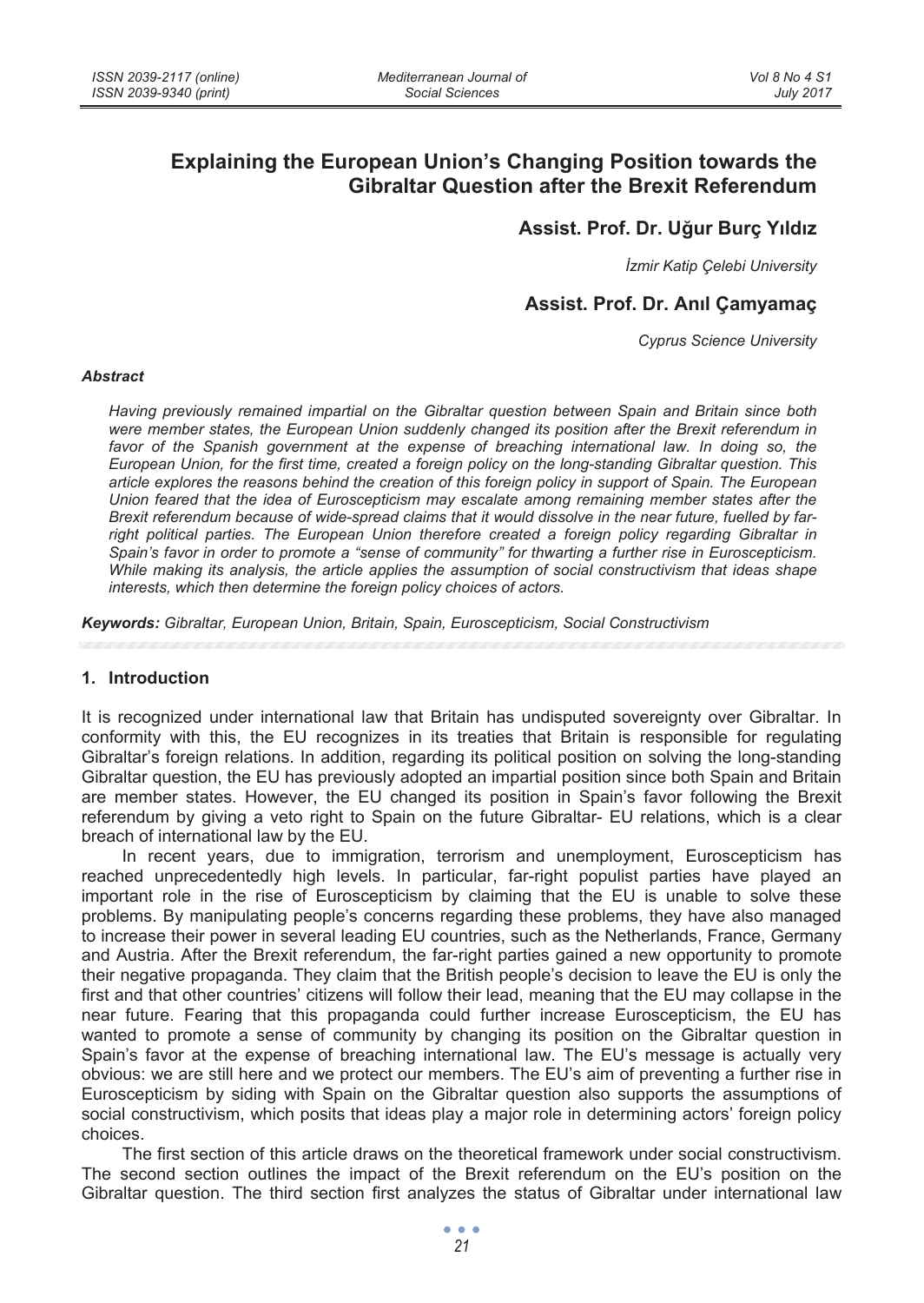before explaining why the EU has changed its position on the Gibraltar question in favor of Spain despite breaching international law. The conclusion provides an overview of the article.

#### **2. Theoretical Framework**

While varying in importance over time, federalism, functionalism, neo-functionalism and intergovernmentalism remained the dominant theories of EU integration until the end of 1980s (see, Rosamond, 2000). However, by explaining the EU integration through these theoretical frameworks, scholars paid insufficient attention to the foreign policy dimension of the European integration project. This was firstly because EU members focused on economic cooperation and technical harmonization rather than political integration. Secondly, the failure of the European Defense Community and thus the European Political Cooperation in 1954 caused significant damage to scholars' expectations that cooperation in foreign and security policy is possible. However, the Single European Act (1986), which codified European Political Cooperation, and later the Maastricht Treaty (1992), which introduced the Common Foreign and Security Policy as the second pillar of the EU, triggered theoretical applications for EU foreign policy. In particular, liberal intergovernmentalism, new institutionalism, the governance approach and social constructivism, which all developed in the 1990s, started contributing to a new theoretical analysis of EU foreign policy (Bergmann & Niemann, 2013, p. 2).

Social constructivism is an excellent theory for studying international relations, despite a continued debate as to whether it is a theory. Simply put, it claims that international relations are 'socially constructed.' It was first applied to international relations by Nicholas Greenwood Onuf in 1989 in his book, *World of Our Making: Rules and Rule in Social Theory and International Relations*, published by University of South Carolina Press. Later, Alexander Wendt's influential works, such as "Anarchy is What States Make of it: The Social Construction of International Relations", published in the International Organization journal in 1992, and *Social Theory of International Relations*, published by Cambridge University Press in 1999, significantly contributed to applying social constructivism theory to international relations issues. In addition to these prominent publications, important contributions to the development of the theory were made by many scholars belonging to the Copenhagen School in the Copenhagen Peace Research Institute and the English School of International Relations (Karacasulu & Uzgören, 2007, p. 29).

Social constructivists reject the realists' argument that states only have material interests, such as military force and economic power. Instead, they claim that the world of international relations does not lie outside human consciousness. Thus, while not ignoring the role of material interests, they assert that the study of international relations must focus on ideas, identities, culture, social norms and perceptions because these shape the interests and international actions of actors within this context (Jackson & Sorensen, 2007, p. 162). This approach is very instructive when analyzing the EU's foreign policy choices. A valuable identity-based example is the EU's acceptance of Greece as a member state in 1981. Former French President Valéry Giscard d'Estaing frankly confessed many years later that although Greece was clearly insufficiently developed economically compared to EU member states, it was nevertheless made a member because the vast majority of Europeans believe that ancient Greek civilization made a very significant contribution to shaping European identity (Angelos, 2015).

Another good example supporting the idea-based approach of social constructivists concerns the recently re-emerging Gibraltar question. When the dispute between the Spanish and British governments over the status of Gibraltar restarted after the Brexit referendum, the EU, which had previously remained impartial, unexpectedly supported the Spanish government. In its guidelines for the Brexit negotiations, the EU included the requirement that, after Britain exits the EU, agreements between the EU and Britain on Gibraltar can only be enforced with the consent of both Spain and Britain. In doing so, the EU has obviously given Spain the right of veto over the future of Gibraltar-EU relations. However, the EU's changed position breaches international law, which recognizes Britain's sovereignty over Gibraltar. The EU appears to have sided with Spain on the Gibraltar question in order to counter any further rise in the idea of Euroscepticism. To respond the growing feeling since the Brexit referendum that the Union could dissolve, which has been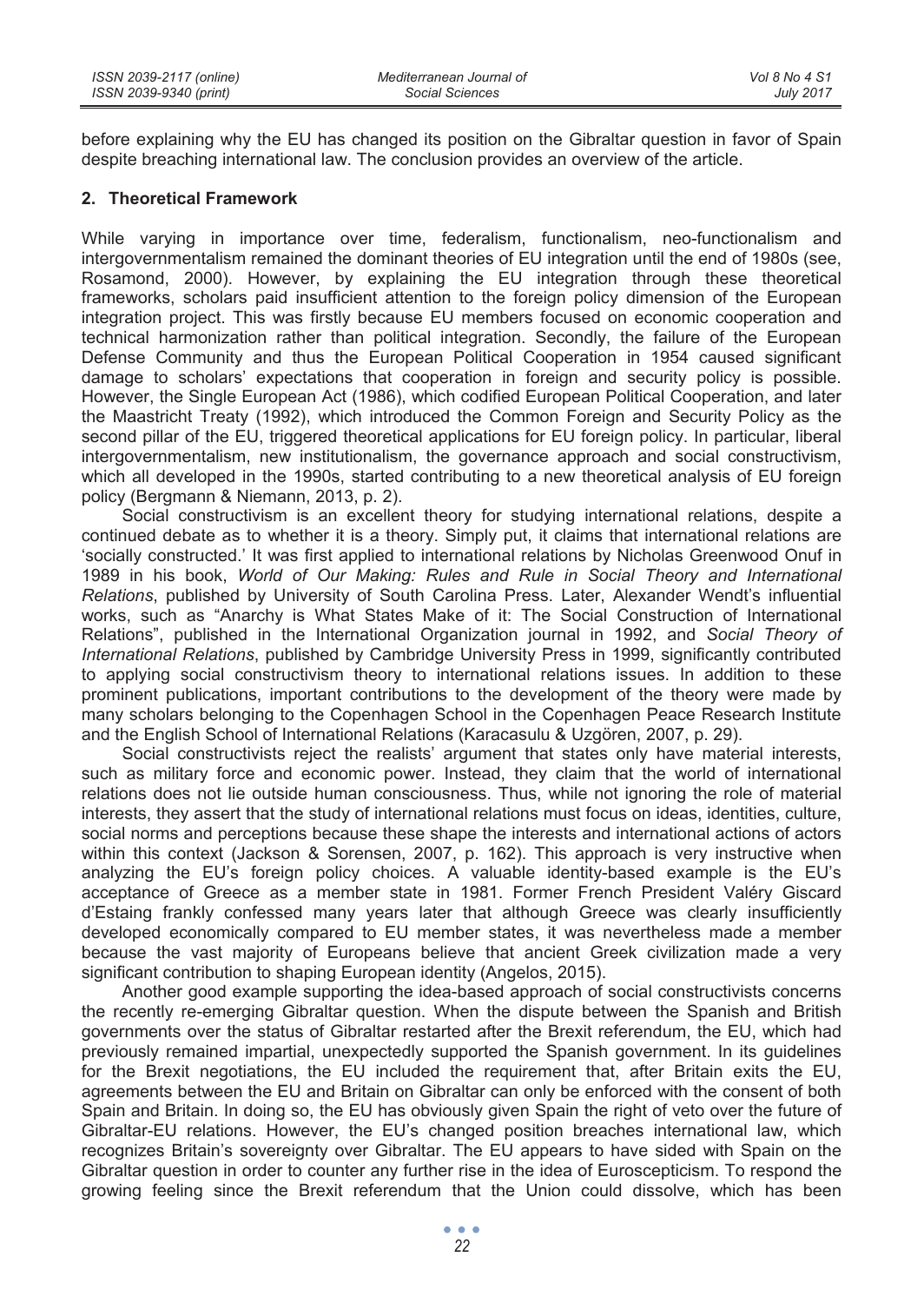| ISSN 2039-2117 (online) | Mediterranean Journal of | Vol 8 No 4 S1    |
|-------------------------|--------------------------|------------------|
| ISSN 2039-9340 (print)  | Social Sciences          | <b>July 2017</b> |

significantly promoted by far-right parties, who have already been able to spread Euroscepticism significantly due to the EU's inability to deal with immigration, terrorism and unemployment, the EU wanted to send a message to its citizens that it still exists and will protect its members' interests. Thus, the EU wanted to promote a sense of community during these difficult times for EU integration. The next section explains Brexit referendum's implications for the Gibraltar question.

#### **3. The Brexit Referendum and the Gibraltar Question**

Britain has always been a problematic partner for the EU since gaining membership in 1973. While other EU members were struggling to ensure 'an ever closer union', Britain preferred not to participate in the EU's most important policies to promote further integration, such as the Economic and Monetary Union, introduced by the Maastricht Treaty in 1992, and the Schengen Convention. Britain's most important general concern for remaining outside these initiatives stemmed from its traditional desire for flexible EU integration based on intergovernmentalism rather than any supranationalist transfer of national powers to EU institutions in Brussels. In the face of the financial crisis in European markets and increasing concerns in Britain over immigration, Prime Minister (PM) David Cameron announced in 2013 that he would hold a referendum on the country's EU membership if he became PM again after the 2015 elections (Euronews, 2013). It has been claimed that domestic political calculations were actually the main reasons for this decision in that Cameron offered a referendum because he wanted to gain the votes of Eurosceptics in the UK Independent Party and reconcile factions within the Conservative Party before the 2015 general election (Stanley, 2016; Glencross, 2016, p. 2). In the May 2015 election, Cameron's party received 36.9 percent of the votes to earn parliamentary 331 seats, which enabled Cameron to keep his post in 10 Downing Street. The victory was attributed to the Tories' good economy performance and Cameron's promise of an EU referendum (CBC News, 2015). The latter was extremely important for Eurosceptics, who were obsessed with protecting Britain's national sovereignty against Brussels-based policy-making.

On February 20, 2016, Cameron managed to win very important concessions from the EU with the signing of the Britain-EU Agreement, which provided that Britain would not be bound to participate in any future federal Europe. The agreement stipulated that "It is recognized that the United Kingdom, in the light of the specific situation it has under Treaties, is not committed to further political integration into the European Union. The substance of this will be incorporated into Treaties at the time of their next revision." This clearly meant a 'never closer union' for Britain. Cameron claimed that the agreement gave Britain a "special status" in the EU and called on the British people to decide whether to remain in the EU after this move or leave (BBC, 2016). During the referendum campaign, Cameron sided with the 'no' campaigners, repeatedly reminding voters that the February 2016 Agreement meant that Britain no longer had to participate in EU-led policies. However, the referendum, which took place on June 23, 2016, resulted in majority supporting Britain's exit from the EU with 51.8 percent of the vote. Soon after the referendum, Cameron resigned, having undoubtedly sealed his place in history as a politician who gambled the future of Britain for his own domestic political calculations.

Brexit will have wide-ranging and varied consequences for Britain and the EU. The most important questions for Britain are as follows: What kind of economic cooperation model will be preferred by Britain to replace the common market? How will British people use the right of free movement of people? Will Scotland and Northern Ireland want independence from the UK? (Glencross, pp. 49-58) While discussions have focused on these uncertainties, Spanish Foreign Minister José Manuel Garcia-Margallo's proposal to Britain to hold negotiations on joint control of Gibraltar reignited the long-standing dispute (Reuters, 2016). Meanwhile, in late March 2017, the EU surprisingly sided with Spain, having previously remained impartial on the Gibraltar question, by incorporating the following article in its draft guidelines for the Brexit negotiations: "After the United Kingdom leaves the Union, no agreement between the EU and the United Kingdom may apply to the territory of Gibraltar without the agreement between the Kingdom of Spain and the United Kingdom" (Article 24) (The Guardian, 2017a). In doing so, the EU has given Spain a veto right over Gibraltar's future relations with the Union.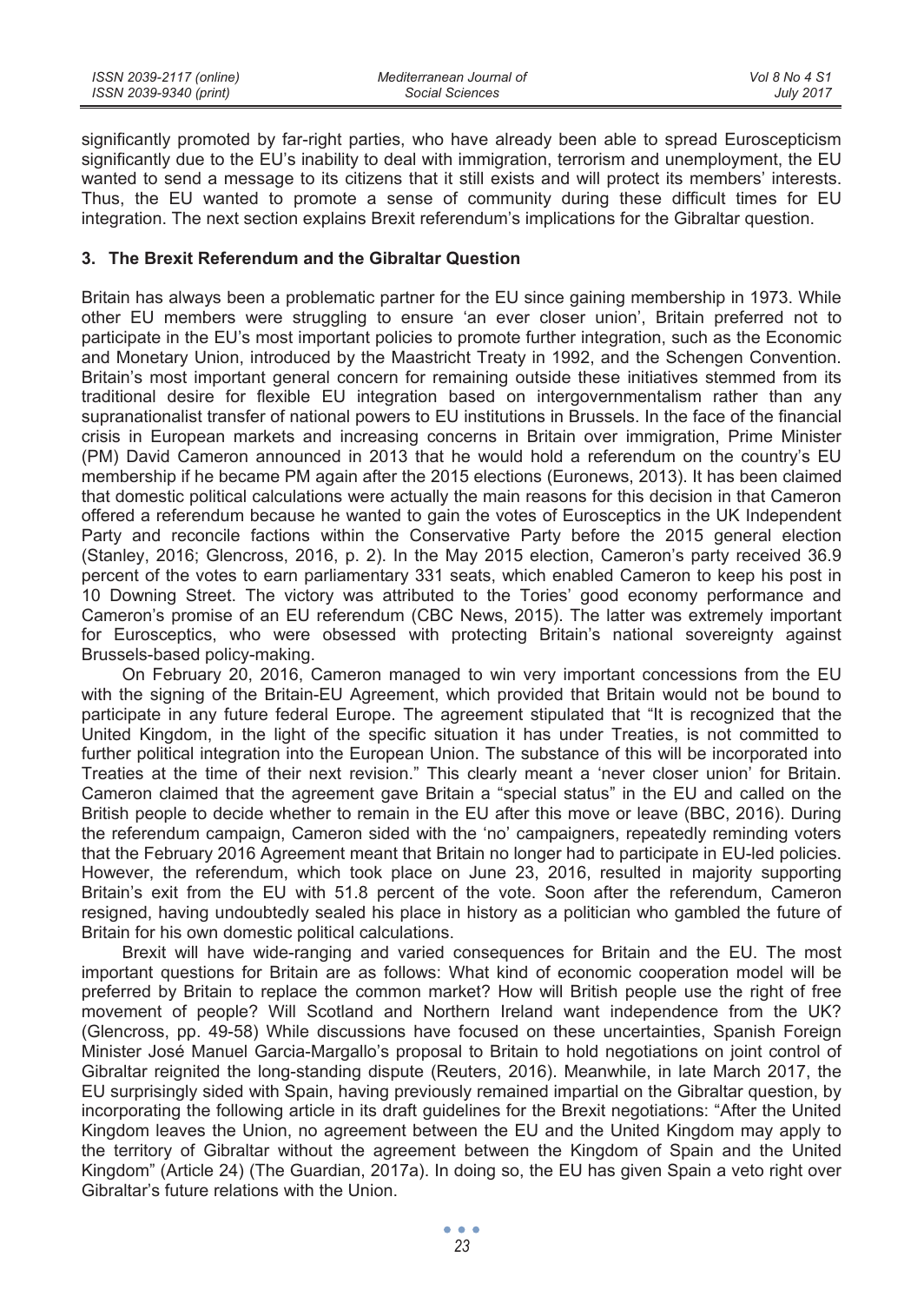| ISSN 2039-2117 (online) | Mediterranean Journal of | Vol 8 No 4 S1    |
|-------------------------|--------------------------|------------------|
| ISSN 2039-9340 (print)  | Social Sciences          | <b>July 2017</b> |

Spain's claims and the EU's attitude annoyed Britain. For example, Michael Howard, a former Tory leader, reminisced about PM Margaret Thatcher's war against Argentina to defend the freedom of English-speaking people in the Falkland Islands, and continued by stating that he was absolutely sure that current PM Theresa May "would show the same resolve in standing by the people of Gibraltar" (Financial Times, 2017). Michael Fallon, British Defense Secretary implied the same threat: "We are going to look after Gibraltar – it is going to be protected all the way because the sovereignty of Gibraltar cannot be changed without the people of Gibraltar" (Daily Mail, 2017). While the seriousness of such statements is debatable, as a result of the escalating row, Spanish Foreign Minister Alfonso Dastis, who took office in November 2016, had to ask Britain to calm down (Euronews, 2017a).

The EU's Brexit negotiation guidelines, which it approved on April 29, 2017, (European Council, 2017) fully satisfied the Spanish government, which has long sought shared sovereignty over Gibraltar. As Inigo Mendez de Vigo, a spokesman for the Spanish government, put it, "It is what we wanted and what we have said from the beginning ... The recognition by the European Union of the legal and political situation that Spain has defended fully satisfied us" (Reuters, 2017a). The next section demonstrates why the EU's policy as set out in Article 24 breaches international law and explains why the EU has made this policy change on Gibraltar despite acting against international law.

#### **4. Why does the EU Breach International Law on Gibraltar?**

For Britain, Gibraltar, a promontory overlooking Algeciras Bay that controls the Gibraltar Strait at the entrance of the Mediterranean, is an indispensable piece of territory. Indeed, Gibraltar has long been a strategic focal point historically. With the Moors, led by Tarik al-Ziyad, captured it from the Visigoth king, Roderic, in 711, (Levie, 1983, p. 3) Gibraltar remained under Muslim rule for 600 years. After the Spaniards occupied Gibraltar in 1462, Queen Isabella of Spain declared that Gibraltar was "the key to Spain," (Jordine, 2007, p. 125) as it was believed that Spain's acquisition of Gibraltar ensured the territorial integrity of the Castilian kingdom. It is still believed that, without Gibraltar, Spain's territorial integrity remains incomplete. Following over 200 years of Spanish rule, Britain gained sovereignty over Gibraltar itself, not the whole isthmus, under Article X of the 1713 Utrecht Peace Treaty.<sup>†</sup> While Spain and Britain disagree over the exact interpretation of this article, it is widely acknowledged that Britain has undoubtedly gained legal sovereignty over Gibraltar, although Spain will regain sovereignty if Britain would renounces its claim.

Regarding disagreements between the two powers over the treaty, Spain claims, according to its interpretation under Spanish civil law, that the phrase "propriety" in Article X, gives Britain less than full sovereignty over Gibraltar, (Levie, pp. 30-35; Waibel, 2010, paragraph 9) although this is contradicted by the other phrases, such as "full and entire propriety", "be held and enjoyed absolutely with all manner of right forever" and "without any exception or impediment whatsoever". as well as the intent of the parties at that time. Spain also questions the phrase "without any territorial jurisdiction", in the second paragraph of the article. However, this phrase actually refers to the surrounding areas rather than directly to Gibraltar itself. In reality, the two sides never defined the frontier of Gibraltar because they wanted to prevent smuggling (Jordine, pp. 125-126). Although a fence has been erected between Gibraltar and Spain that currently constitutes the frontier, it is not an officially determined one (Ibid.).

<sup>&</sup>lt;sup>1</sup> Article 10 of the Utrecht Treaty reads as follows: "The Catholic King does hereby, for himself, his heirs and *successors yield to the crown of Great Britain the full and entire propriety of the town and castle of Gibraltar, together with the port, fortifications, and forts thereunto belonging; and he gives up the said propriety to be held and enjoyed absolutely with all manner of right for ever, without any exception or impediment whatsoever. But that abuses and frauds may be avoided by importing any kind of goods, the Catholic King wills ,and takes it to be understood, that the above named propriety be yielded to Great Britain without any territorial jurisdiction, and*  without any open communication by land with the country round about. And in case it shall hereafter seem meet to the crown of Great Britain to grant, sell, or by any means to alienate there from the propriety of the said town *of Gibraltar, it is hereby agreed and concluded, that the preference of having the same shall always be given to the crown of Spain before any others."*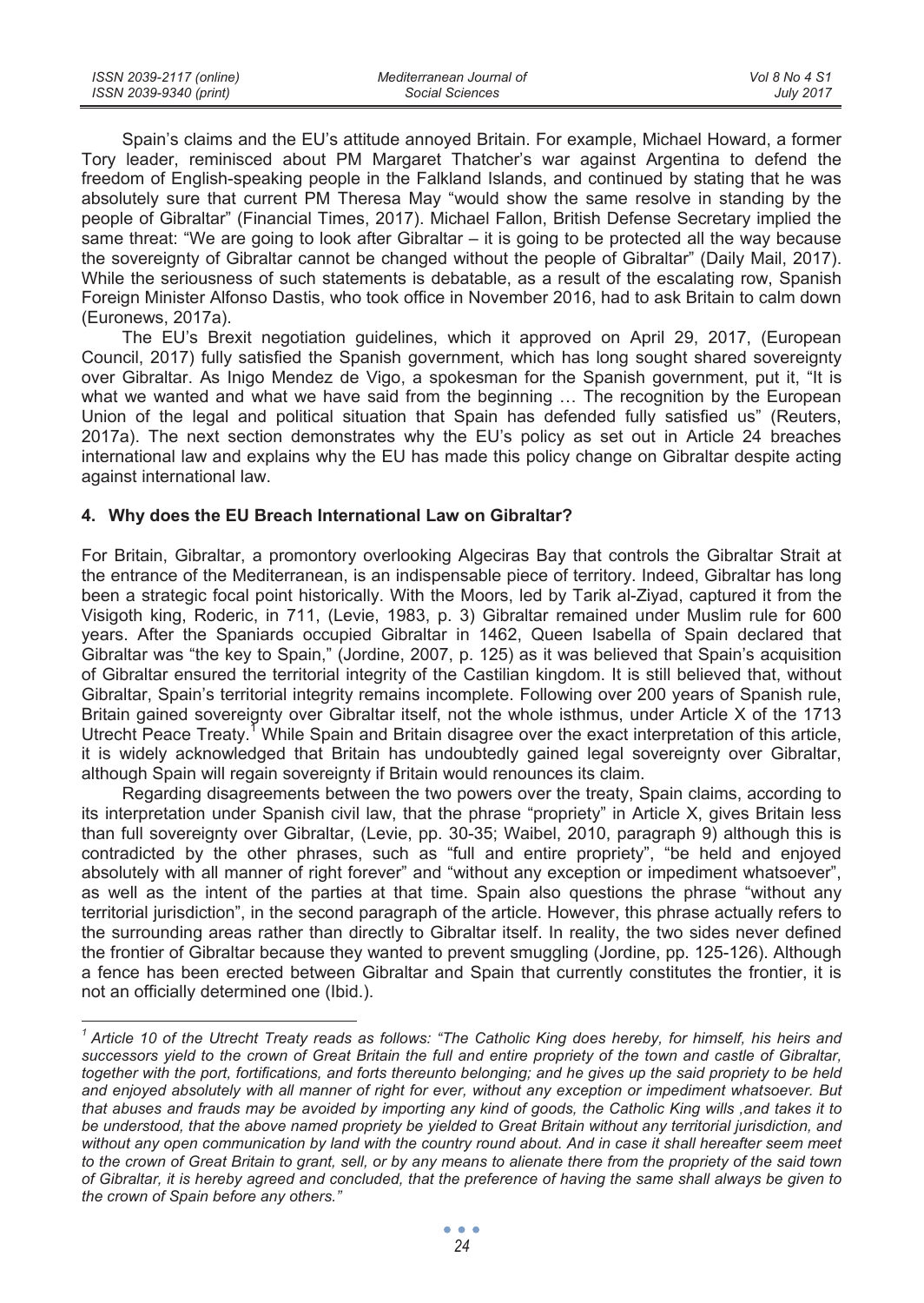| ISSN 2039-2117 (online) | Mediterranean Journal of | Vol 8 No 4 S1    |
|-------------------------|--------------------------|------------------|
| ISSN 2039-9340 (print)  | Social Sciences          | <b>July 2017</b> |

It should be noted that Article X of the Utrecht Treaty restricted British sovereignty to Gibraltar and its fortifications so the isthmus was not covered by this article. However, Britain gradually expanded its jurisdiction or sovereignty by occupying surrounding areas belonging to the isthmus. Today, therefore Britain depends on the prescription doctrine to justify its sovereignty over these areas on the isthmus (Lowe, 2007, pp. 144-145).

Interestingly, despite signing the Utrecht Treaty, Spain repeatedly tried to regain sovereignty over Gibraltar, whether by force or diplomacy (Verzijl, 1970, pp. 482-483). However, the 1815 Vienna Conference seemed to reduce the sovereignty impasse. This de-escalation continued after the 1950s, with Spain revoking its claims, notably before the United Nations General Assembly (Zaidi, pp. 153-155).

The establishment of the United Nations after World War II introduced a new era. One of the most spectacular transformations in the world order, guided by the United Nations, was decolonization under the principle of self-determination. When Britain tried to initiate this process regarding Gibraltar, Spain objected on the basis of its territorial integrity. The United Nations sided with Spain, implying that Gibraltar was not a colony that needed to be freed from a colonial power (Franck & Hoffman, 1976, pp. 371-379). The United Nations General Assembly decided that the Gibraltarians did not constitute a people so Spain's claim over Gibraltar prevailed (see, Bossano, 1994; Lincoln, 1994; Duursma, 1996). That is, the principle of territorial integrity outweighed selfdetermination. To defend the rights of Gibraltarians, Britain held a referendum on whether they wanted to become part of Spain. Out of 12,182 votes cast, 12,138 supported continued links with Britain while only 44 supported Spanish sovereignty (Franck & Hoffman, p. 373). Meanwhile, Spain increased restrictions over Gibraltar and Gibraltarians, from sanctions on travel and trade through prohibiting Spanish labor from working in Gibraltar and severing telephone links to completely closing the border in 1969. However, most of these restrictions were lifted after Spain joined the EU.

Under Article 355/3 of the Consolidated Version of the Treaty on the Functioning of the European Union and the provisions in Britain's act of accession to the European Communities, Gibraltar is included within the European Community (Waibel, paragraph 27). In the EU context, Gibraltar is a territory with one member state, Britain, responsible for regulating its foreign relations. That is, Gibraltar is a European Territory, but with a few exceptions. It is excluded from four areas of Community policy: the Community Customs Territory and Commercial Policy, the Common Agricultural Policy, the Common Fisheries Policy and the requirement to levy value added tax (Waibel, paragraph 27). Since June 2000, relations between the Gibraltarian authorities and EU authorities have been regulated by the United Kingdom Government/ Gibraltar Liaison Unit for EU Affairs in the Foreign and Commonwealth Office (Waibel, paragraph 31).

During the 1980s, various treaties that concerned Gibraltar were signed, particularly the Lisbon Treaty of 1980 and the Brussels Agreement of 1984. These were followed by another interesting treaty relating to usage of airport, which the British constructed on the isthmus in 1938. This treaty aimed to give Spain the right to use the airport alongside Britain. However, Gibraltarians blocked its implementation, which led to the exclusion of Gibraltar from the European Commission's Air Services Directive of July 18, 1989 (Lincoln, pp. 302-306).

In 2002, the foreign ministers of the two countries negotiated a deal based on shared sovereignty over Gibraltar, but it was opposed by both the House of Commons and Gibraltarians themselves. Most MPs in the House of Commons believed that it would have paved the way for the transfer of complete sovereignty to Spain (Waibel, paragraphs: 14-15). Meanwhile, Gibraltar held a referendum on the proposal, which predictably overwhelmingly rejected shared sovereignty with 98.5 percent of the votes.

Since 2004, there has been technical cooperation between Britain, Spain and Gibraltar in the form of a trilateral forum and a Joint Commission, which aims to improve cross-border relations. Several agreements have been concluded with positive results on technical matters, such as "lifting Gibraltar's exclusion from EU aviation legislation, ending Spanish airspace restrictions, joint use of the airport, eased border traffic flows and controls, interoperability of fixed and mobile networks and recognition of Gibraltar's direct dialling code, a lump-sum settlement of British pension obligations to former Spanish workers in Gibraltar, and opening a Cervantes Institute in Gibraltar" (Waibel,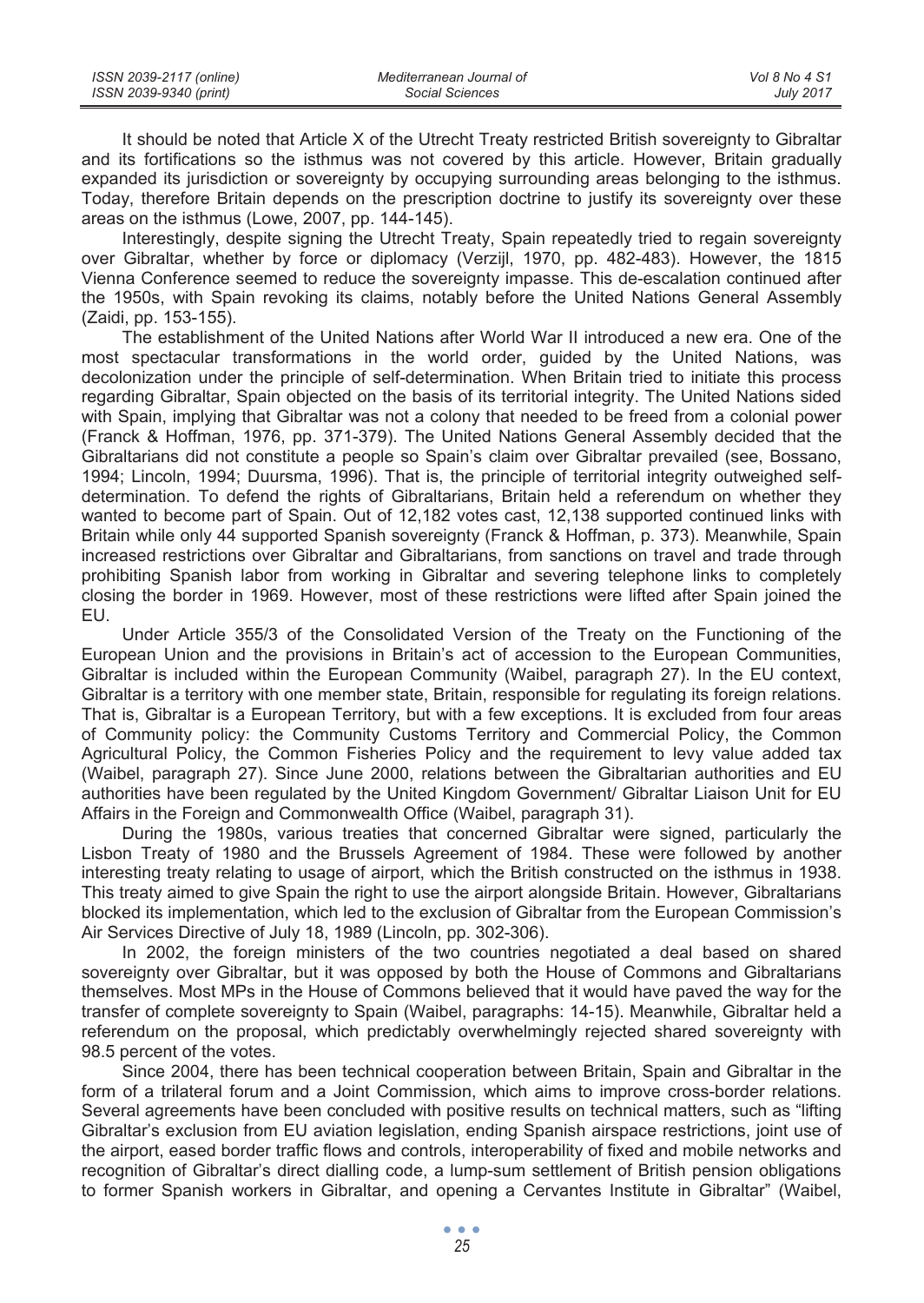paragraphs: 32-33).

Over the years, or more appropriately centuries, the Gibraltar issue has intensified, which has introduced various new dimensions that have widened the sovereignty impasse. The Brexit referendum and resulting process appear to be the latest in this respect due to the EU's unnecessary interference.

After the Brexit referendum, the EU effectively gave Spain a veto right on the future Gibraltar-EU relations. This was an outrageous political move given the EU's supposedly impartial political stance. By acting like this, the EU is not only breaching international law but also ignoring the rights of Gibraltarians. In this respect, as a follower and guardian of the rule of law, the EU should have acted impartially. Thus, apart from EU affairs, the EU should remain impartial in the Gibraltar controversy. Giving Spain a veto right, even in EU affairs, damages the EU's credibility and constitutes a clear breach of international law.

In light of this discussion, one might ask why the EU changed its position on the Gibraltar question after the Brexit referendum. One reasonable explanation is that it fears Euroscepticism, which is already high due to recent immigration, terrorism and unemployment problems, may spread further in member states, particularly fueled by far-right parties. The EU's concern is that after the Brexit referendum the discourses of far-right parties have become so wide-spread that the Union will dissolve in the near future. In response, the EU has sided with Spain on the Gibraltar question to promote a sense of community to prevent a further rise in Euroscepticism. The EU's attitude on this issue clearly supports the arguments of social constructivists that ideas shape interests so that foreign policy actors then act according to these interests. Here, the aim of preventing the further rise of Euroscepticism determined the EU's Spanish-sided foreign policy on the Gibraltar question.

According to Antonio Tajani, President of the European Parliament, immigration, terrorism and unemployment are currently the EU's three biggest problems, and the main causes of rising Euroscepticism (Euronews, March 20, 2017). Since the beginning of the Syrian crisis in 2011, the number of people seeking asylum in EU states has increased considerably. According to Eurostat, the EU's statistical agency, the number of asylum applicants in EU member states reached a record 1.26 million in 2015, which is almost double the number after the collapse of the Soviet Union (Eurostat, 2017a). The majority of recent asylum seekers come from Muslim populated countries, particularly Syria, Iraq and Afghanistan in rank order (Pew Research Center, 2016a). In 2016, 2015's record level only decreased by 53,000 (Eurostat, 2017). The Pew Research Center's Spring 2016 survey revealed that EU citizens are highly dissatisfied with the EU's handling of immigration crisis. The highest rate was recorded in Greece (94 percent), followed by Sweden (88 percent), Italy (77 percent), Spain (75 percent), Hungary (72 percent), Poland (71 percent), Britain (70 percent), France (70 percent), Germany (67 percent) and the Netherlands (63 percent) (Pew Research Center, 2016b).

Terrorist attacks and fatalities have also risen significantly in EU states in recent years, with the most deadly being the January 2015 Charlie Hebdo shooting in Paris, which killed 17, the November 2015 Paris attacks, which killed 130 and wounded many more, the March 2016 Brussels bombings, which killed 34 and wounded 190, the July 2016 Nice truck attack, which killed 84 and wounded more, 10 terrorist stabbing attacks recorded across Europe in 2016, (Time, 2016) and the March 2017 London car attack, which killed 6. All these attacks were perpetrated by ISIS militants. According to a Pew Research Center survey, 59 percent of EU citizens in 10 member states believe that immigration increases terrorism, with more country-specific figures as follows: Hungary (76 percent), Poland (71 percent), Germany (61 percent), the Netherlands (61 percent), Italy (60 percent), Sweden (57 percent), Greece (55 percent), Britain (52 percent), France (46 percent) and Spain (40 percent) (Pew Research Center, 2016c).

Turning to unemployment rates, Eurostat estimated in March 2017 that unemployment was 8 percent in the EU, with 19.7 million people unemployed. This is high compared to the United States, where unemployment was 4.5 percent in March 2017. What is striking, however, is the uneven distribution across member states. While the lowest rates were recorded in Czechia (3.2 percent), Germany (3.9 percent) and Malta (4.1 percent), the highest levels were in Greece (23.5 percent), Spain (18.2 percent), Southern Cyprus (12.5 percent), Italy (11.7 percent), Croatia (11.3 percent)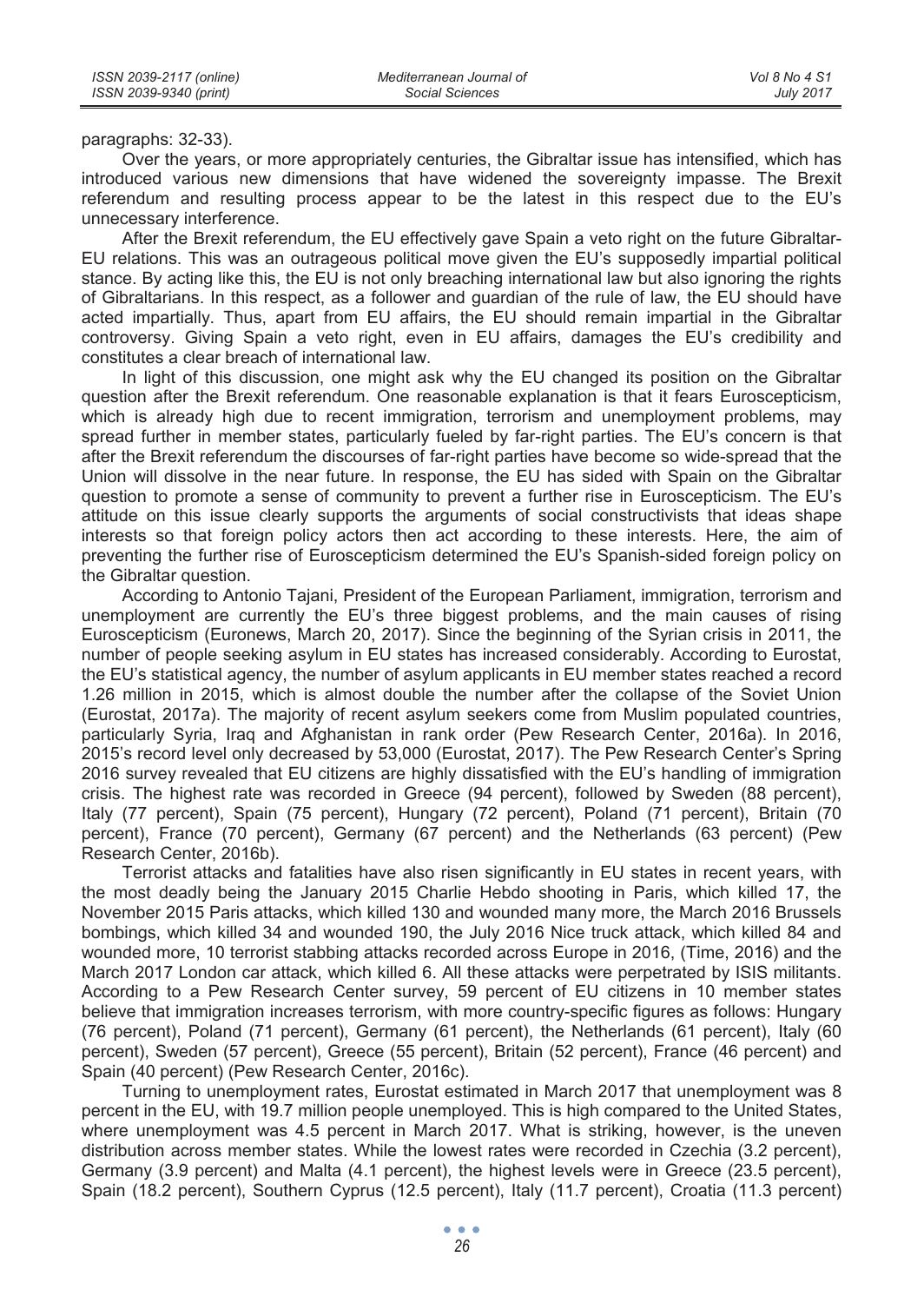| ISSN 2039-2117 (online) | Mediterranean Journal of | Vol 8 No 4 S1    |
|-------------------------|--------------------------|------------------|
| ISSN 2039-9340 (print)  | Social Sciences          | <b>July 2017</b> |

and France (10.1 percent). Much more worrying is the very high level of youth unemployment (under 25 years old), which was almost double the EU's overall average in March 2017 at 17.7 percent. The highest levels were in those countries most severely affected by Europe's financial crisis: Greece (48 percent), Spain (40.5 percent) and Italy (34.1 percent). Thus, the crisis has disproportionately affected Europe's younger citizens (Eurostat, 2017b).

Far-right parties have strongly benefited from immigration, terrorism and unemployment by focusing their discourses heavily on these issues. Among them, however, Muslim immigration has been their leitmotif for many years (Wilson & Hainsworth, 2012). They first aim to convince Europeans that the recent increase in terrorist attacks and unemployment is due to Muslim immigration. They also suggest that Muslim immigrants pose a severe danger to western culture, identity and values, and to Europe's distinct way of life, because such immigrants are impossible to assimilate (Guibernau, 2010). Moreover, they claim that Europeans will benefit far less from social services in the coming years due to immigration. Regarding these three major problems, far-right parties accuse both their national governments and the EU of remaining unable to solve them. They claim that the EU's corrupt elites and technocrats spend European citizens' money for their own ambitions without caring about their problems (Grabow and Hartleb, 2013) due to immigration, terrorism and unemployment. Given the EU's passivity in the face of the citizens' problems, they claim, it is completely absurd to transfer national powers to the EU, which is simply a dysfunctional organization. Through such criticisms of the EU, far-right parties have significantly contributed to the rise of Euroscepticism, which has become an existential threat for the EU, as Jyrki Katainen, Vice President of the European Commission, warned (The Guardian, 2017b). Indeed, the Pew Research Center's Spring 2016 survey on Euroscepticism in 10 EU countries clearly justifies Katainen's concern in that the most unfavorable views of the EU were measured in Greece (71 percent), followed by France (61 percent), Spain (49 percent), Britain (48 percent), Germany (48 percent), the Netherlands (46 percent), Sweden (44 percent), Italy (39 percent), Hungary (37 percent) and Poland (22 percent). On average, 47 percent viewed the EU unfavorably as against 51 percent who viewed it favorably (Pew Research Center, 2016d).

Since the Brexit referendum, there have been wide-spread claims that the EU will break up, with many other member countries, especially France, Greece, Italy, Czechia, Austria, the Netherlands, Denmark, Finland, Slovakia and Portugal, seeking to leave the Union. Even Donald Trump, the US president-elect, did not hide his belief in this claim by saying: "People, countries, want their own identity, and the UK wanted its own identity ... Other countries will leave the EU," because the bloc was put under serious pressure following mass immigration (The Telegraph, 2017). In Europe, this argument has been particularly fuelled by far-right populist parties, who have found this a good opportunity to massively boost their Eurosceptic discourses (Polyakova, 2016). Beyond their promises to leave the EU if they win elections, they have presented the British people's decision to EU citizens as a logical choice and a sign of the EU's dissolution. For example, Marine Le Pen, leader of the National Front Party in France, claimed that "The European Union will die because the people do not want it anymore … arrogant and hegemonic empires are destined to perish" (Reuters, 2017b). Geert Wilders, leader of the Party for Freedom in the Netherlands, said "Both the Eurozone and European Union is like the end of the Roman Empire. It's already started. In a few years' time it will not be there anymore. Don't ask me if it will be two years or ten years but the end is near. Like the Roman Empire, it's gone" (Daily Express, 2017). The EU fears that the Brexit referendum has further increased the already very high level of Euroscepticism because other EU citizens have been influenced by such pessimistic arguments about the EU's future, particularly triggered by far-right parties.

### **5. Conclusion**

Under the clear terms of the 1713 Utrecht Peace Treaty, sovereignty over Gibraltar undoubtedly belongs to Britain. In this respect, the EU could act impartially regarding the long-running Gibraltar question. However, in the guidelines issued by the European Commission for the Brexit negotiations, the EU has given Spain a veto right regarding future EU-Gibraltar relations, which is a clear breach of international law. The EU could also take into account the wishes of Gibraltarians,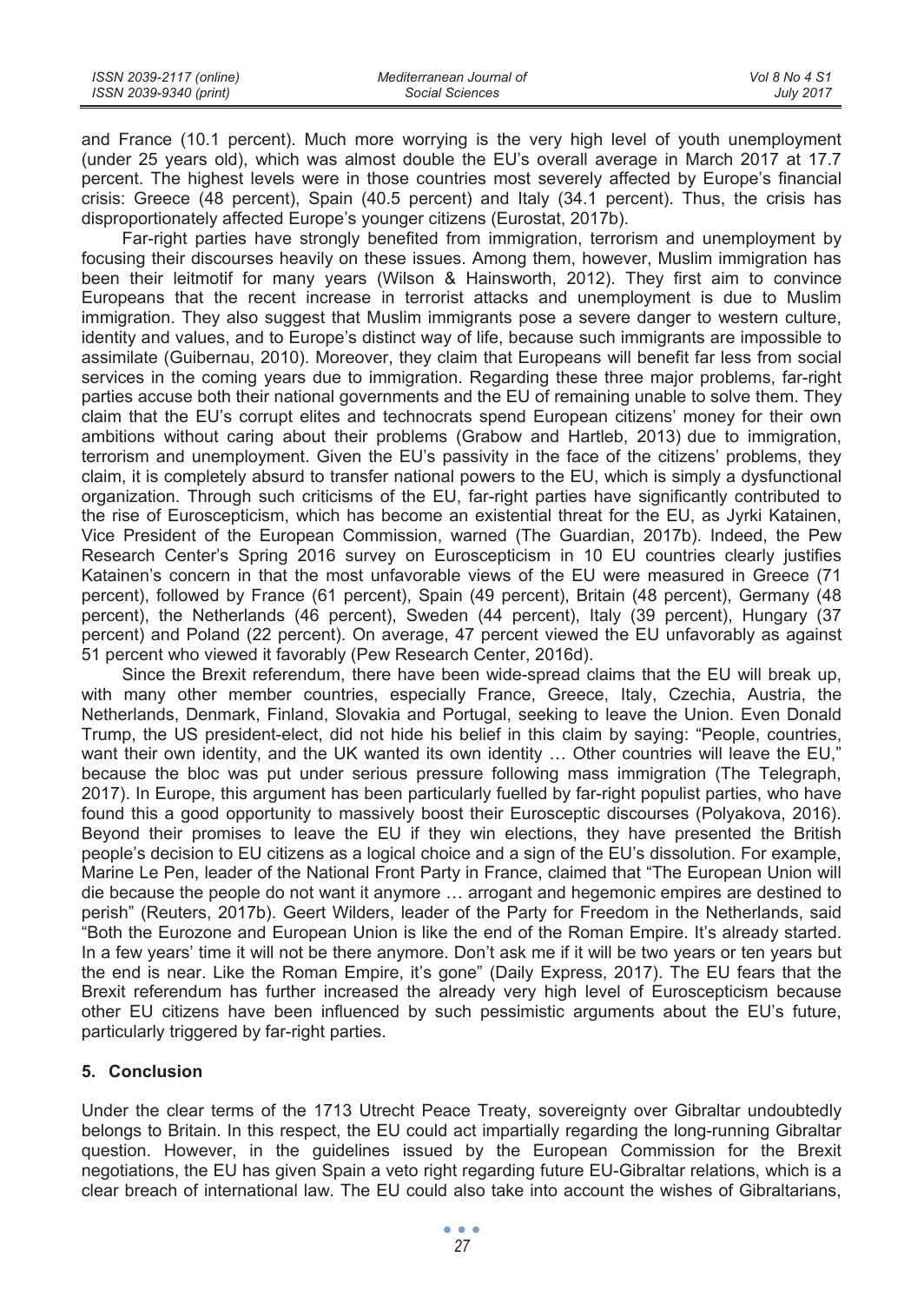| ISSN 2039-2117 (online) | Mediterranean Journal of | Vol 8 No 4 S1    |
|-------------------------|--------------------------|------------------|
| ISSN 2039-9340 (print)  | Social Sciences          | <b>July 2017</b> |

who overwhelmingly chose to preserve their link to Britain in the 1967 referendum and rejected shared sovereignty in the 2002 referendum.

Since its establishment, the EU has claimed that it is a protector and promoter of the rule of law, yet its shifting position over Gibraltar in favor of Spain raises questions about its sincerity. Social constructivism is an appropriate theory to explain the EU's changing attitude. According to social constructivists, material interests, such as military force and economic power, are not sufficient to explain the behaviors of foreign policy makers. Ideas are also very important in shaping interests so foreign policy makers consider them. Today, one of the biggest threats to EU integration is rising Euroscepticism. Its unprecedented rise has occurred due to the ability of farright parties in major EU member states to manipulate citizens' fears over immigration, terrorism and unemployment. By claiming that the EU has failed to solve these problems, which affect the daily lives of Europeans, they can easily turn European public opinion against EU integration. Since the Brexit referendum, these political parties have also promoted the idea that the British people's decision indicates the beginning of the EU's break-up. In response, the EU, alarmed that this will further increase Euroscepticism, has sided with Spain on the Gibraltar question to promote a sense of community.

#### **References**

- Aljazeera. (2017). EU nations alarmed by Donald Trump's comment. January 16, [Online] Available: http://www.aljazeera.com/news/2017/01/eu-nations-alarmed-donald-trump-comments-
	- 170116210644453.html (May 15, 2017).
- Angelos, J. (2015). Why on earth is Greece in the EU. Politico, June 22, [Online] Available: http://www.politico.eu/article/why-is-greece-in-the-eu-grexit/ (May 6, 2017).
- BBC. (2016). EU deal gives UK special status, says David Cameron. February 20, [Online] Available: http://www.bbc.com/news/uk-politics-35616768 (May 2, 2017).
- Bergmann, J.,& Niemann, A. (2013). Theories of European integration and their contribution to the study of European foreign policy. Paper Presented at the 8th Pan-European Conference on International Relations, September 18-21, Warsaw, [Online] Available: http://www.eisanet.org/bebruga/eisa/files/events/warsaw2013/BergmannNiemann\_Theories%20of%20European%20Inte gration%20and%20their%20Contribution%20to%20the%20Study%20of%20EFP.pdf (May 5, 2017).
- Bossano, J. J. (1994). The Decolonization of Gibraltar. Fordham International Law Journal, Vol. 18 (5), 1641- 1646.
- CBC News. (2015). UK election 2015: PM David Cameron, conservatives win surprise majority. May 7, [Online] Available: http://www.cbc.ca/news/world/u-k-election-2015-pm-david-cameron-conservatives-win-surprisemajority-1.3065385 (May 1, 2017).
- Daily Express. (2017). Now for NEXIT: Geert Wilders says first job as PM will be to call EU referendum. January 9, [Online] Available: http://www.express.co.uk/news/world/765172/Geert-Wilders-European-Unionreferendum-Nexit-Dutch-election (May 15, 2017).
- Daily Mail. (2017). Warning Theresa May 'would go to war' to defend Gibraltar as Defense Secretary Michael Fallon vows to 'protect' its sovereignty 'all the way'. April 2, [Online] Available: http://www.dailymail.co.uk/news/article-4372666/Fallon-vows-defend-Gibraltar-way.html (May 7, 2017).
- Duursma, J. (1996). Fragmentation and the International Relations of Micro-States: Self-Determination and Statehood. Cambridge: Cambridge University Press.
- Euronews. (2013). İngiltere AB'den ayrılıyor mu? January 23, [Online] Available: http://tr.euronews.com/2013/01/23/ingiltere-abde-cikmaya-mi-hazirlaniyor/ (April 2, 2013).
- Euronews. (2017a). Spain tells Britain to calm down over Gibraltar. April 3, [Online] Available: http://www.euronews.com/2017/04/03/spain-tells-britain-to-calm-down-over-gibraltar (May 7, 2017).
- Euronews. (2017b). There is only one strategy: responding to people. March 20, [Online] Available: http://www.euronews.com/2017/03/20/antonio-tajani-there-is-only-one-strategy-responding-to-the-people (May 10, 2017).
- European Council. (2017). European Council (Art. 50) guidelines for Brexit negotiations. April 29, [Online] Available: http://www.consilium.europa.eu/en/press/press-releases/2017/04/29-euco-brexit-guidelines/ (May 6, 2017).
- Eurostat. (2017a). Asylum statistics. March 13, [Online] Available: http://ec.europa.eu/eurostat/statisticsexplained/index.php/Asylum\_statistics (May 10, 2017).
- Eurostat. (2017b). Euro area unemployment at 9.6%. March 2, [Online] Available: http://ec.europa.eu/eurostat/documents/2995521/8002525/3-02052017-AP-EN.pdf/94b69232-83a9-4011-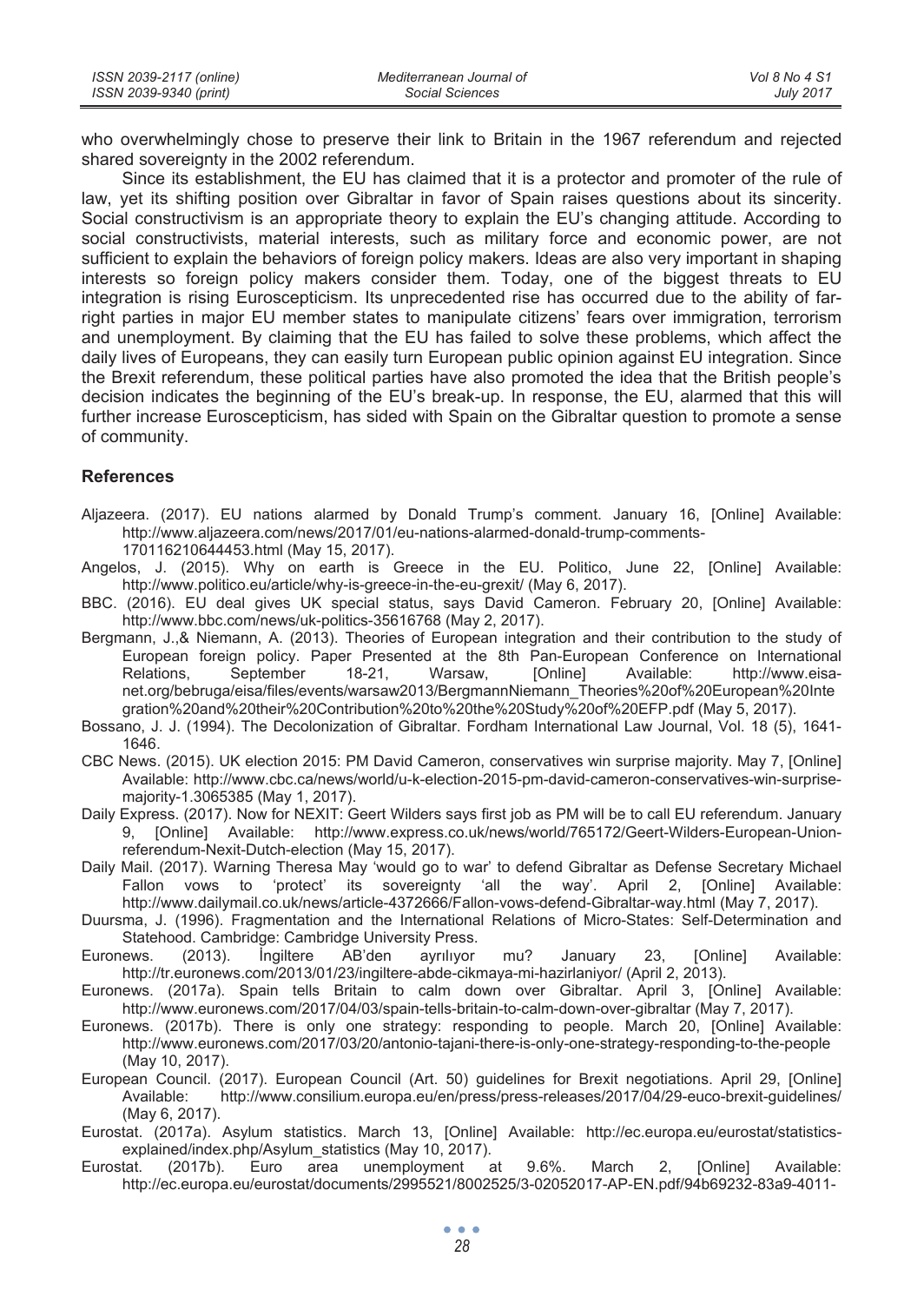8c85-1d4311215619 (May 12, 2017).

- Financial Times. (2017). Gibraltar tensions bubble over into British war talk. April 2, [Online] Available: https://www.ft.com/content/391f0114-17a1-11e7-a53d-df09f373be87 (May 7, 2017).
- Franck, T. M., & Hoffman, P. (1976). The right of self-determination in very small places. New York University Journal of International Law & Politics, Vol. 8(2), 331-386.
- Glencross, A. (2016). Why the UK voted for Brexit: David Cameron's great miscalculation. London: Palgrave **Macmillan**
- Grabow, K., & Hartleb, F. (2013). Mapping present-day right-wing populists. In K. Grabow, & F. Hartleb (eds.), Exposing the demagogues: right-wing and national populist parties in Europe (pp. 13-45), Berlin: Konrad Adenauer Stiftung.
- Guibernau, M. (2010). Migration and the rise of the radical right. Policy Network, London, [Online] Available: http://www.policy-network.net/publications/3690/Migration-and-the-rise-of-the-radical-right (May 11, 2017).
- Jackson, R., & Sorensen, G. (2007). Introduction to international relations: Theories and approaches. New York: Oxford University Press.

Jordine, M. R. (2007). The dispute over Gibraltar. New York: Chelsea House.

- Karacasulu, N., & Uzgören, E. (2007). Explaining social constructivist contributions to security studies. Perceptions: Journal of International Affairs, 12 (2-3), 27-48.
- Levie, H. S. (1983). The status of Gibraltar. Boulder, Colorado: Westview Press.
- Lincoln, S. J. (1994). The legal status of Gibraltar: Whose rock is it anyway? Fordham International Law Journal, Vol. 18(1), 285-331.
- Lowe, A. V. (2007). International law. New York: Oxford University Press.
- Pew Research Center. (2016a). Number of refugees to Europe surges to record 1.3 million in 2015. August 2, [Online] Available: http://www.pewglobal.org/2016/08/02/number-of-refugees-to-europe-surges-to-record-1-3-million-in-2015/ (May 9, 2017).
- Pew Research Center. (2016b). Euroscepticism beyond Brexit. Spring 2016 Global Attitudes Survey, June 7, [Online] Available: http://www.pewglobal.org/2016/06/07/euroskepticism-beyond-brexit/ (May 11, 2017).
- Pew Research Center. (2016c). Many Europeans concerned refugees will increase domestic terrorism. Spring 2016 Global Attitudes Survey, [Online] Available: http://www.pewresearch.org/facttank/2016/09/16/european-opinions-of-the-refugee-crisis-in-5-charts/ (May 11, 2017).
- Pew Research Center. (2016d). Euroscepticism beyond Brexit: Significant opposition in key European countries to an ever closer union. Spring 2016 Global Attitudes Survey, June 6, [Online] Available: http://www.pewglobal.org/files/2016/06/Pew-Research-Center-Brexit-Report-FINAL-June-7-2016.pdf (May 16, 2017).
- Polyakova, A. (2016). Brexit a boon for Europe's far-right parties. Atlantic Council, June 24, [Online] Available: http://www.atlanticcouncil.org/blogs/new-atlanticist/brexit-a-boon-for-europe-s-far-right-populists (May 12, 2017).
- Reuters. (2016). Spain seeks to jointly govern Gibraltar after Brexit. June 24, [Online] Available: http://www.reuters.com/article/us-britain-eu-gibraltar-idUSKCN0ZA184?il=0 (May 2, 2017).
- Reuters. (2017a). EU offers Spain veto right over Gibraltar in Brexit talks. March 31, [Online] Available: http://www.reuters.com/article/us-britain-eu-gibraltar-idUSKBN1722AS (May 6, 2017).
- Reuters. (2017b). France's Le Pen says the EU will die, globalists to be defeated. March 27, [Online] Available: http://www.reuters.com/article/us-france-election-le-pen-euro-idUSKBN16X0FO (May 12, 2017).
- Rosamond, B. (2000). Theories of European integration. Besingstoke: Palgrave Macmillan.
- Stanley, T. (2016). David Cameron has made this a referendum on his future: We will find out soon if he will have to pay the price. The Telegraph, June 23, [Online] Available: http://www.telegraph.co.uk/news/2016/06/23/david-cameron-has-made-this-a-referendum-on-his-futurewell-find/ (May 1, 2017).
- The Guardian. (2017a). EU draft guidelines for Brexit annotated- what they say and what they mean. March 31, [Online] Available: https://www.theguardian.com/politics/ng-interactive/2017/mar/31/eu-brexit-draftguidelines-annotated (May 7, 2017).
- The Guardian. (2017b). Rising Euroscepticism poses existential threat to EU. March 3, [Online] Available: https://www.theguardian.com/politics/2017/mar/03/brexit-has-put-other-leaders-off-wanting-to-leave-saysec-vice-president (May 12, 2017).
- The Telegraph. (2017). Donald Trump says Britain was right to vote Brexit and he will offer a 'quick' and 'fair' trade deal. January 15, [Online] Available: http://www.telegraph.co.uk/news/2017/01/15/donald-trumpdoes-not-understand-threat-russia-poses-cia-chief/ (May 15, 2017).
- Time. (2016). A timeline of recent terrorist attacks in Europe. December 20, [Online] Available: http://time.com/4607481/europe-terrorism-timeline-berlin-paris-nice-brussels/ (May 11, 2017).
- Verzijl, J.H.W. (1970). International law in historical perspectives, vol. III: State territory, Leyden.
- Waibel, M. (2010). Gibraltar. Max Planck Encyclopedia of Public International Law, on-line edition, edited by Wolfrum, (October 4, 2010).